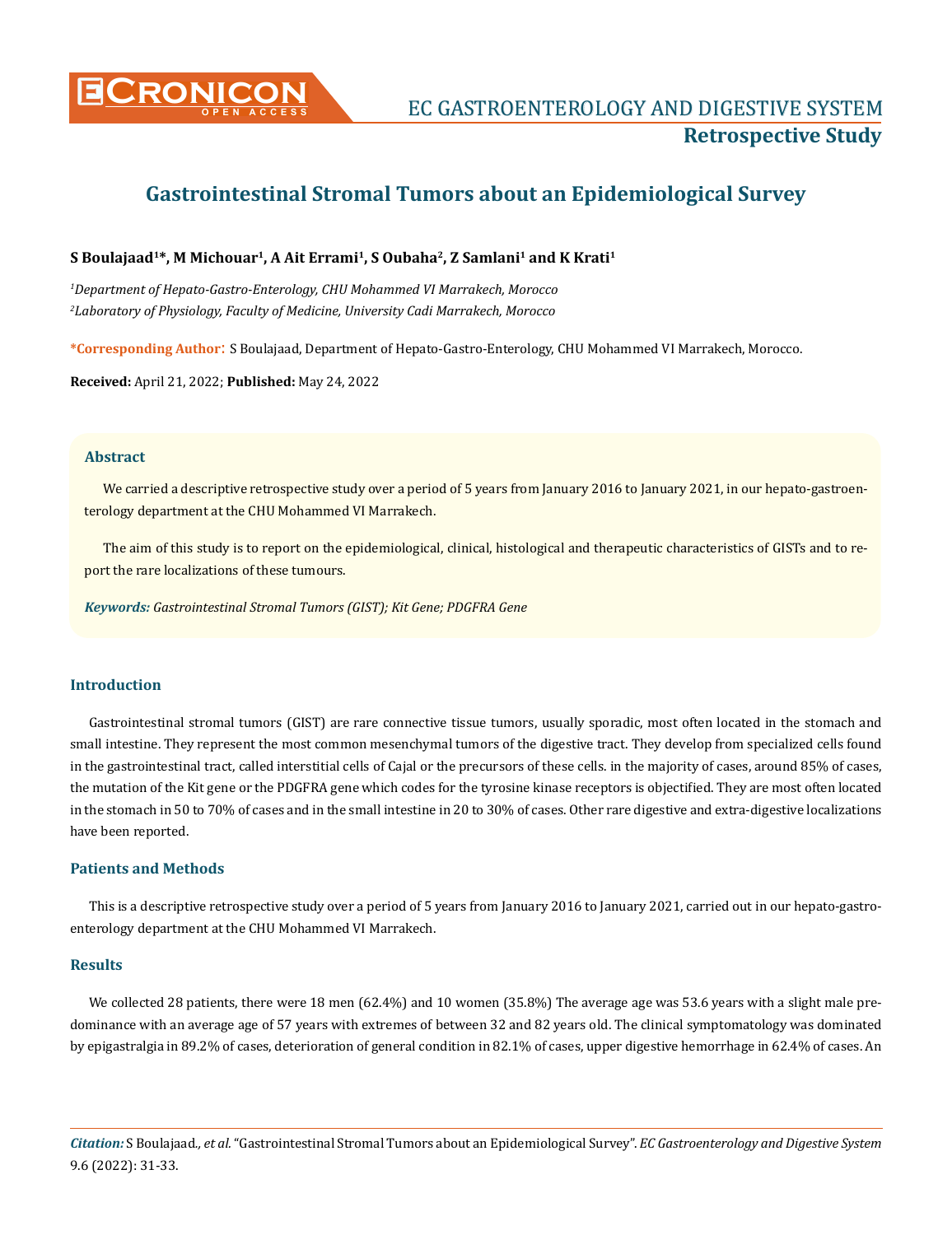abdominal mass was identified in 2 patients, i.e. 7.1% of cases with an average delay of 11 months. Four patients were metastatic at the time of diagnosis, i.e. 14.2% of cases. The most common site was the stomach in 67.8% and the small intestine in 28.5% of cases. There are also rare localizations such as the rectum in 2 cases or 7.1% of cases. The average tumor size was 8 cm (1 to 15 cm). The predominant endoscopic appearance was a regular submucosal nodule without mucosal lesion. Endoscopic biopsies were mostly negative in 89.2%. Surgical treatment was indicated in 82.1% of cases and chemotherapy in 17.9% of cases.

## **Discussion**

Gastrointestinal stromal tumors or GIST are a rare entity and represent only 1 to 3% of gastrointestinal tumors. they are characterized by cell proliferation, fusiform, sometimes epithelioid, rarely pleiomorphs which emerge in the muscular layer and which can express CD117 or C-kit in 90 - 95% of cases, NSE in 85 - 90% and CD44 in 60 - 80%.

On the other hand, there remain rare cases, around 5%, where the search for Ckit protein by immunohistochemistry was negative. These tumors can be called GIST C-kit negative. GIST tumorigenesis involves two receptors: C-Kit and PDGFR. Mutations in these receptors are heterozygous gain-of-function type. The gene that codes for the C-kit protein can be mutated in 85% of cases and these mutations are often juxta-membrane but can also involve the extracellular segment of the protein and exceptionally other sectors of the protein, such as the case of the mutation of the PDGRF gene which remains rare 10 to15%. In our series, the mutational profile was not studied in any of our patients. Stromal tumors are rare before the age of 40 and exceptional in children with an average age of discovery between 55 and 65 years. There is no clear predominance of sex, only certain studies find a discreet male preponderance with a sex ratio close to 1.5. These data agree with the results of our series where the average age is 53.6 years and the male/female sex ratio 1.8.

GISTs can be located throughout the digestive tract. Indeed, gastric GISTs represent the 1<sup>st</sup> localization, the small intestine is the second localization. Stromal tumors are asymptomatic for a long time, making their incidental discovery frequent. Except in our series, only 2 cases were discovered by chance. This could be justified by the time taken for symptom development before the first consultation, which is on average 11.2 months (0 - 72 months). The discovery at a metastatic stage was similar in our series to that reported by the literature with respectively 14.2% and 12 - 25% of cases. In our series, pain was the main symptom (89.2%) followed by deterioration of the general condition in 82% of cases, whereas in the articles of the literature, gastrointestinal bleeding is the first mode of revelation in 48% of cases, followed by pain in 36% of cases. The other revealing symptoms essentially depend on the site of the tumour.

Any GIST is considered potentially malignant and should therefore theoretically be resected. Lymphatic dissection in GISTs is not performed systematically because, as with other sarcomas, GISTs are not very lymphophilic: the rate of lymph node invasion is usually less than 10% and the risk of lymph node recurrence less than 5%. Unlike sarcomatous tumors, there is still no consensus on whether or not ultrasound-guided or percutaneous or even surgical needle biopsy is indicated for tumors that are immediately resectable. When surgical resection of the tumor is considered, the resection should be macroscopically complete with healthy resection margins. Indeed, the edges of excision must be free of tumor infiltration, but there is no consensus on the safety distance necessary between the edge of the tumor and the slice of surgical section. However, a margin of 1 to 2 cm is generally considered sufficient. When the tumor is resectable, preoperative treatment with Imatinib is not necessary, therefore the decision to treat with imatinib must be taken in multidisciplinary consultation when the staff deems its use essential for a less mutilating resection and less complications. In our series, surgery was performed in 82% of cases [1-9].

#### **Conclusion**

Gastrointestinal neuroendocrine tumors, even if rare, constitute an important cause of mortality from digestive cancer, surgical treatment and the treatment of choice in the event of a resectable tumor in an operable patient. Imatinib remains an important alternative for

*Citation:* S Boulajaad*., et al.* "Gastrointestinal Stromal Tumors about an Epidemiological Survey". *EC Gastroenterology and Digestive System*  9.6 (2022): 31-33.

32